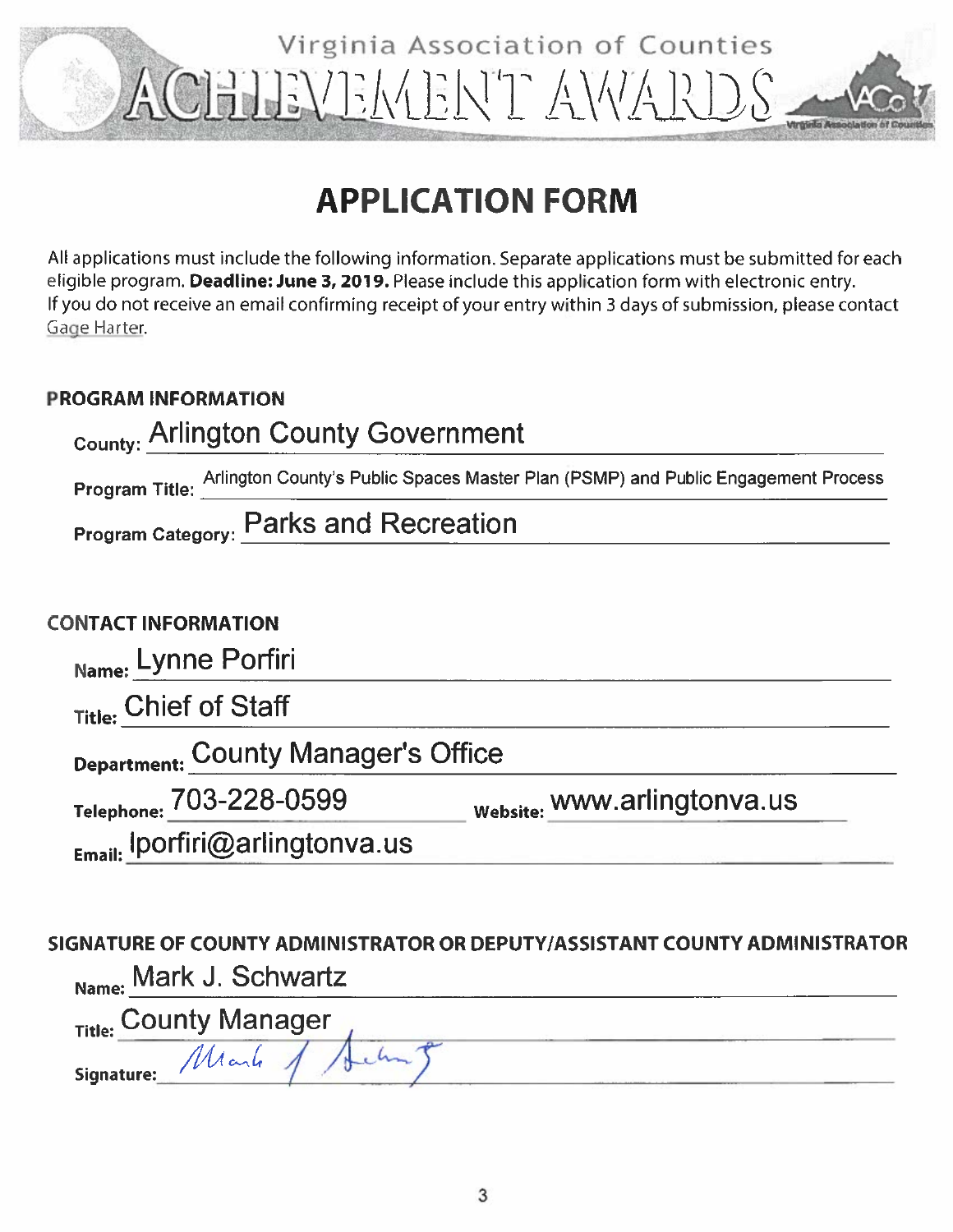**Program: A Plan for Our Places and Spaces (POPS): Arlington County's Public Spaces Master Plan (PSMP) and Public Engagement Process** 

#### **Plan Overview**

**[Arlington County's Public Spaces Master Plan \(PSMP\)](http://arlingtonparks.us/psmp/PSMP.pdf) and public engagement process serve as a model for how to engage the broadest level of public participation when developing long-term public policy. The PSMP, one of eleven elements that make up the County's Comprehensive Plan, establishes the vision, policies and tools for the development and management of Arlington's diverse public spaces system comprised of a network of publicly and privatelyowned spaces including parks, natural resources, recreational assets, and urban spaces. As a comprehensive long-term policy document, the PSMP establishes a Vision Statement that emphasizes the importance of a balanced system of public spaces that provides diverse opportunities for the Arlington community. The plan is organized around six Strategic Directions that provide overarching policy statements: Public Spaces, Trails, Resource Stewardship, Fiscal Sustainability and Partnerships, Programs and Operations and Maintenance. These Strategic Directions continue to build upon and advance the efforts from the previous PSMP, with eleven new Priority Actions and many specific recommendations to support each of the Strategic Directions. In all there are 214 specific recommendations in the plan, accompanied by a detailed appendices section which together provide the planning framework for the County's public space system for the next 10-20 years.** 

**The public engagement and planning process to update the ten�year old plan kicked off in 2015 and lasted for almost four years. The planning process was led by the Department of Parks and**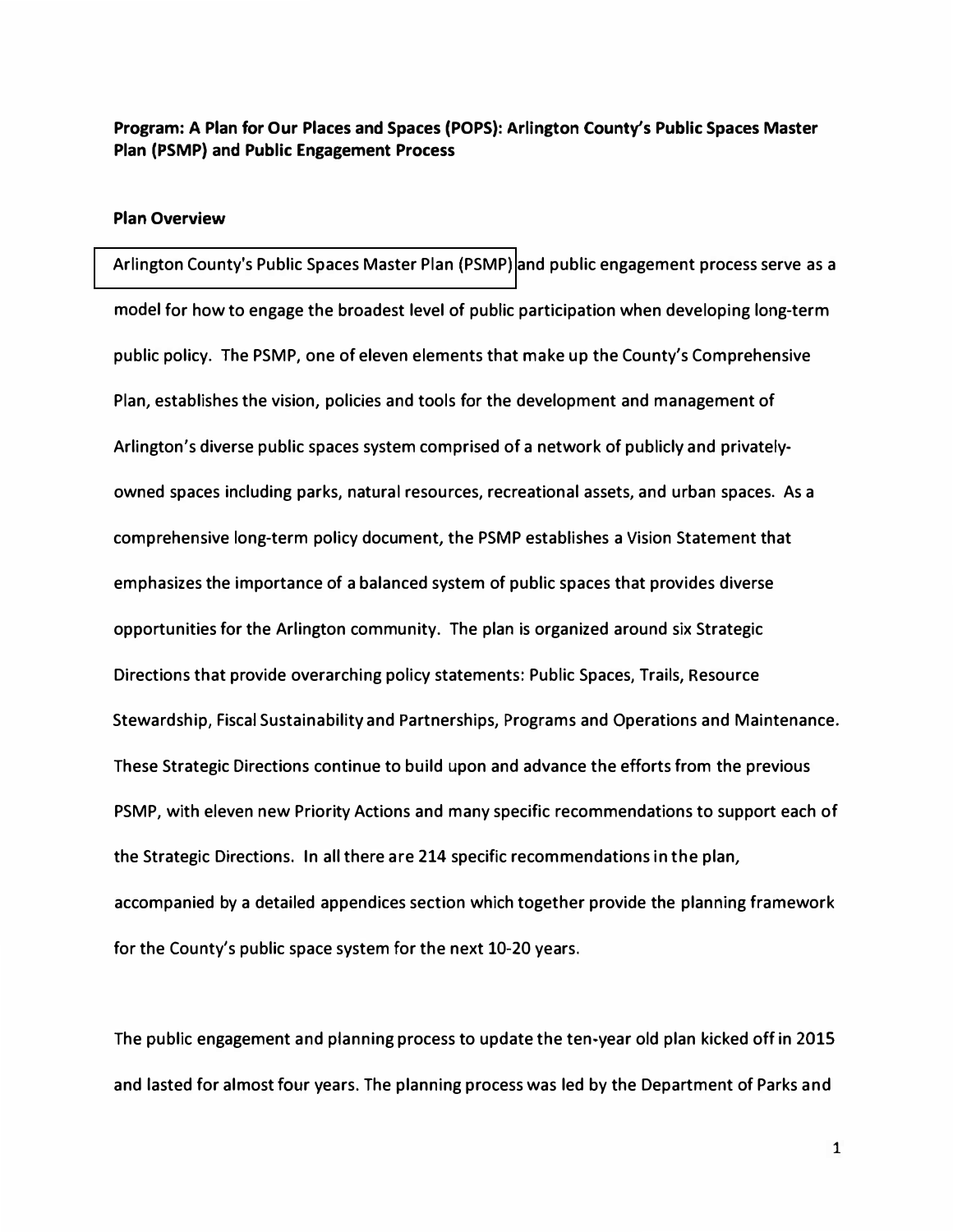Recreation with oversight from a County Manager-appointed advisory committee and an interdepartmental staff working group. The process, informally known as POPS "A Plan for Our Places and Spaces," included a robust multi-year public engagement process that reached out to the broadest possible audience through a wide variety of engagement opportunities. Public engagement tools included a statistically valid survey, focus groups, stakeholder interviews, pop-up events, a planning and design charrette with area professionals, formal public meetings, online feedback opportunities and presentations to various commissions and community groups. The County engaged with the consulting firm Wallace, Roberts and Todd, LLC as primary consultants to assist with the analysis of data and formulation of the recommendations contained in the plan.

Over the four-year public engagement process, the community conversations tackled the tensions that arose from competing interests and goals. One that generated significant conversation was the development of the County's first level of Service (LOS) approach, a context-sensitive, activity-based methodology to meet the County's current and future needs through population-based and access standards. Other fresh approaches in the PSMP are the development of comprehensive criteria for land acquisition, evaluation of athletic fields for potential conversion to synthetic turf or addition of field lighting, and a new category for dog runs. The plan also identifies and defines a new category of space, deliberatively designed "casual use" spaces that support casual, impromptu use that is vital to the quality of life for all Arlingtonians. The result is a balanced plan embraced by the community that is inclusive,

 $\overline{2}$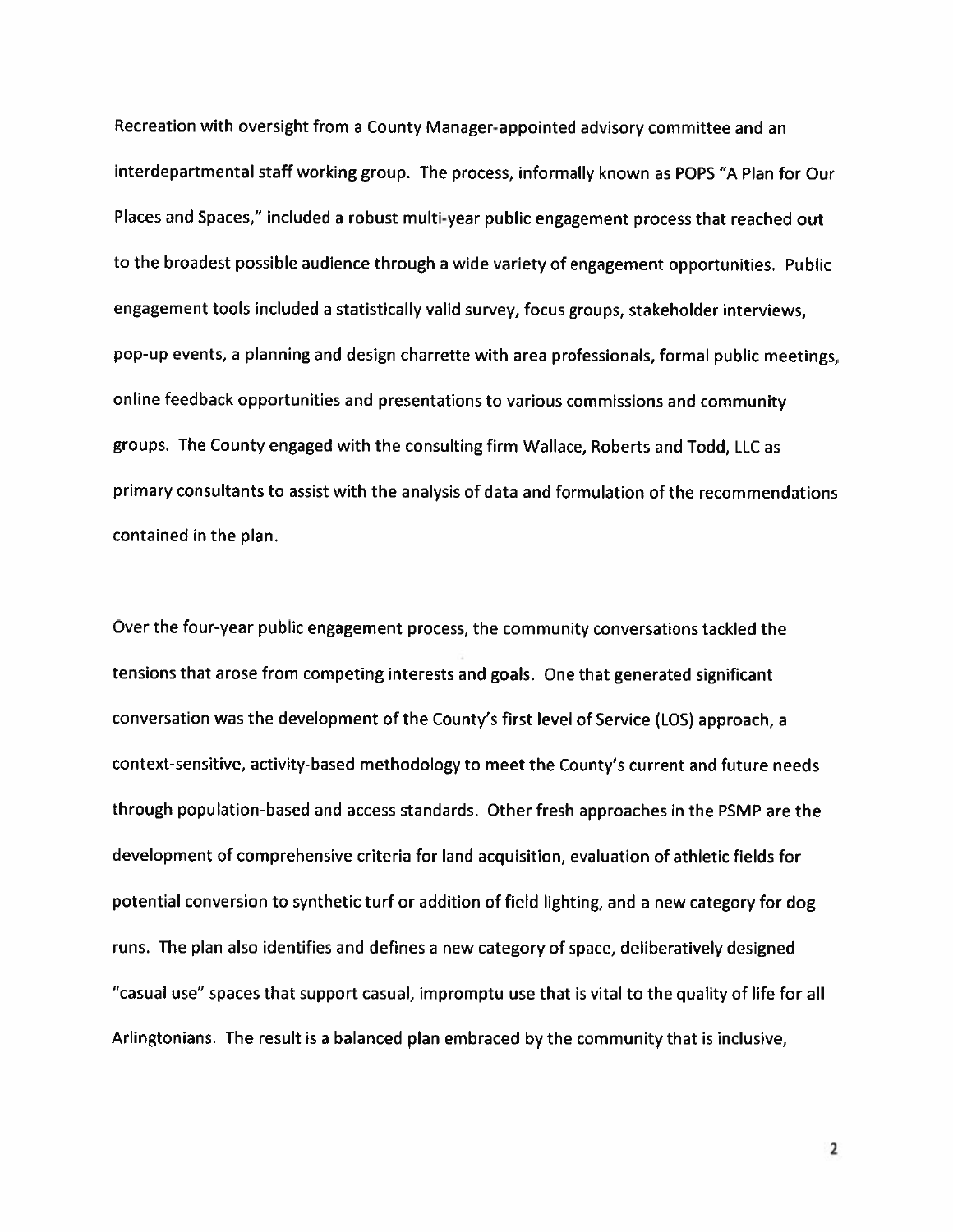sustainable, and supports recreation and leisure activities, environmental infrastructure, economic development and social health.

#### **The Challenge**

Arlington County is facing significant challenges of balancing the competing needs of an increasingly dense population with limited land. The County may be at an inflection point: to maintain, preserve and protect the valuable resources currently in the public spaces realm while anticipating how to meet the pressure of future needs. Land is Arlington County's scarcest resource. The County is only 26 square miles in size, the smallest and most densely populated county in the country (8,708 persons per square mile). Its population of about 226,400 is forecast to reach 300,000 by 2040, and needs for more schools, public space and infrastructure are intense.

The PSMP update process sought to evaluate the goals, objectives and policies of the 2005 PSMP and test them against the current public space needs and priorities as well as communityidentified values and develop a plan that will guide the County for the next 10-20 years. Major elements of the planning process included an updated inventory and analysis of existing public spaces, a multi-faceted needs assessment, a gap analysis and an implementation/action plan. From the start of the planning update for the PSMP, the aspiration for the public engagement was to stretch beyond the typical traditional evening meetings and presentations to commissions and other groups and provide a variety of opportunities for the community to get involved. Engagement events were held at different times of the day/days of the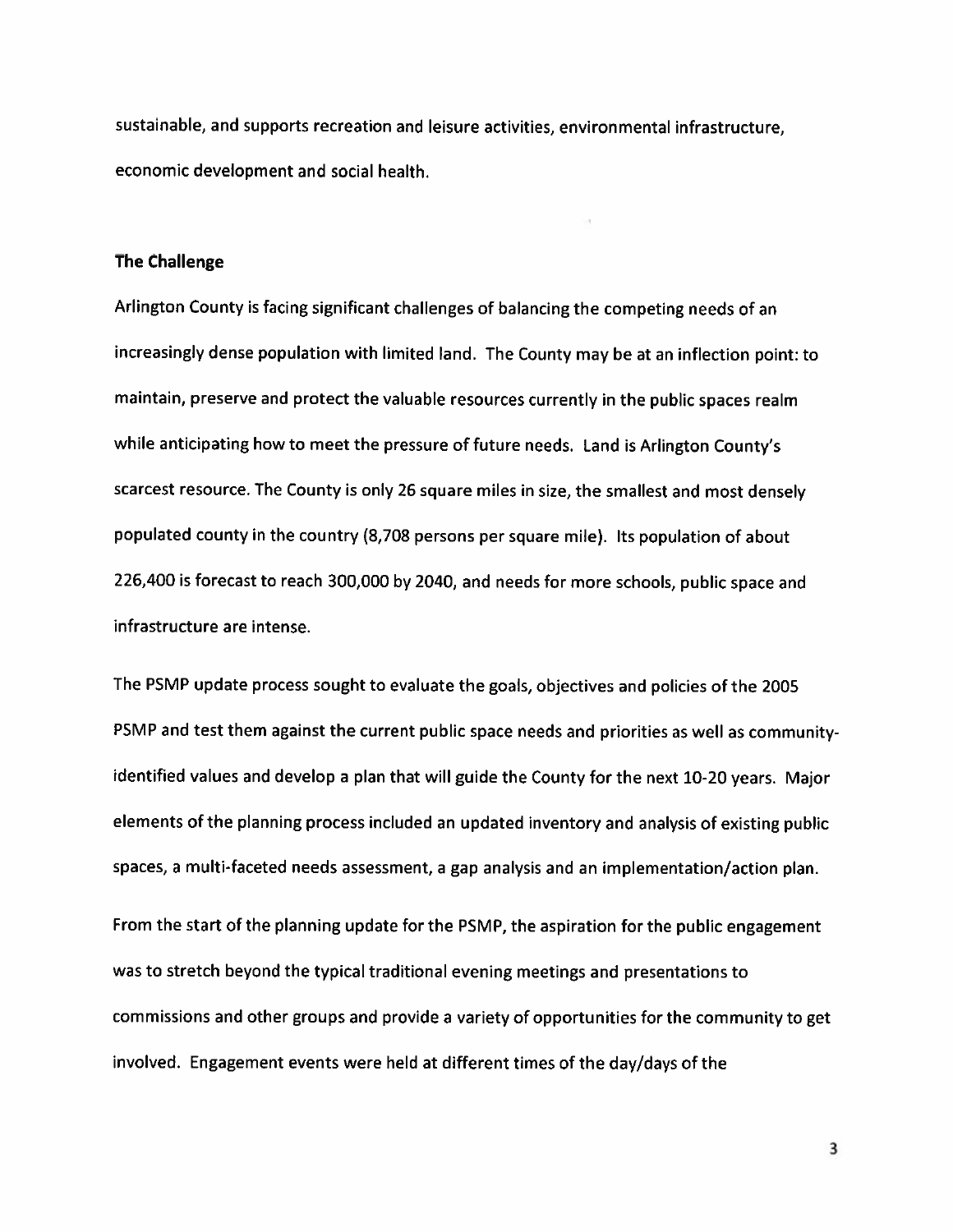week/locations, including a happy hour event at a restaurant in the urban corridor and pop up opportunities at farmers markets and the community 4<sup>th</sup> of July event.





Public Engagement at Whitlows on Wilson

Pop Up Event at Metro Station

Groups that are usually underrepresented in formal meetings were engaged at focus group meetings for Teens (held at a teen lounge in one of the community centers), Millennials, (pizza was provided), Gen Xers and Senior populations. Interactive tools were employed such as large magnetic boards with words and pictures to get feedback on what types of amenities people associate with different types of public spaces. More than ninety planning, design and park and recreation professionals from the region volunteered a day of their time to participate in a charrette that focused on challenging public space issues. These tools are easy to replicate and are now being used in other County planning processes.

#### **Plan Process**

The Department of Parks and Recreation led the four-year planning process to update the Public Spaces Master Plan. Collaborative public engagement was a central focus in the development of the PSMP. The image below highlights some of the many public engagement opportunities utilized. All the information gathered through these various opportunities helped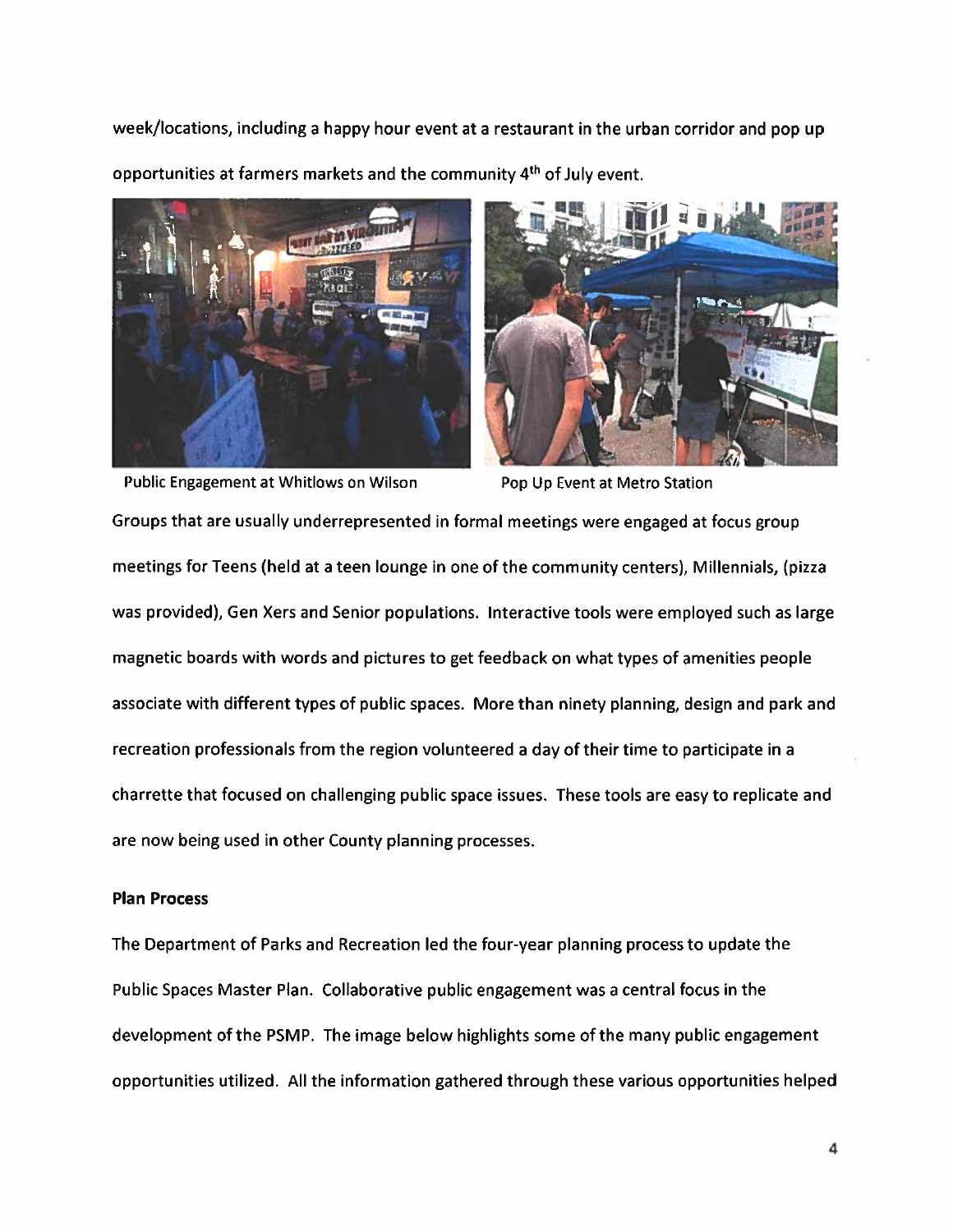inform the plan recommendations. Each step of the public engagement is described in more detail below.



#### **POPS Advisory Committee**

In early 2015, the County Manager formed a Public Spaces Master Plan Advisory Committee and charged them with oversight for developing the plan update. The Committee was cochaired by the Chair of the Park and Recreation Commission and the Director of the Department of Parks and Recreation. The thirteen-member Committee included two at-large members, two staff members and representatives from the Commission for the Arts, Environment and Energy Conservation Commission, Neighborhood Conservation Advisory Commission, Park and Recreation Commission, Planning Commission, Sports Commission, Urban Forestry Commission and Arlington Public Schools. The Advisory Committee met 26 times over the course of the project and actively participated in the many public engagement activities.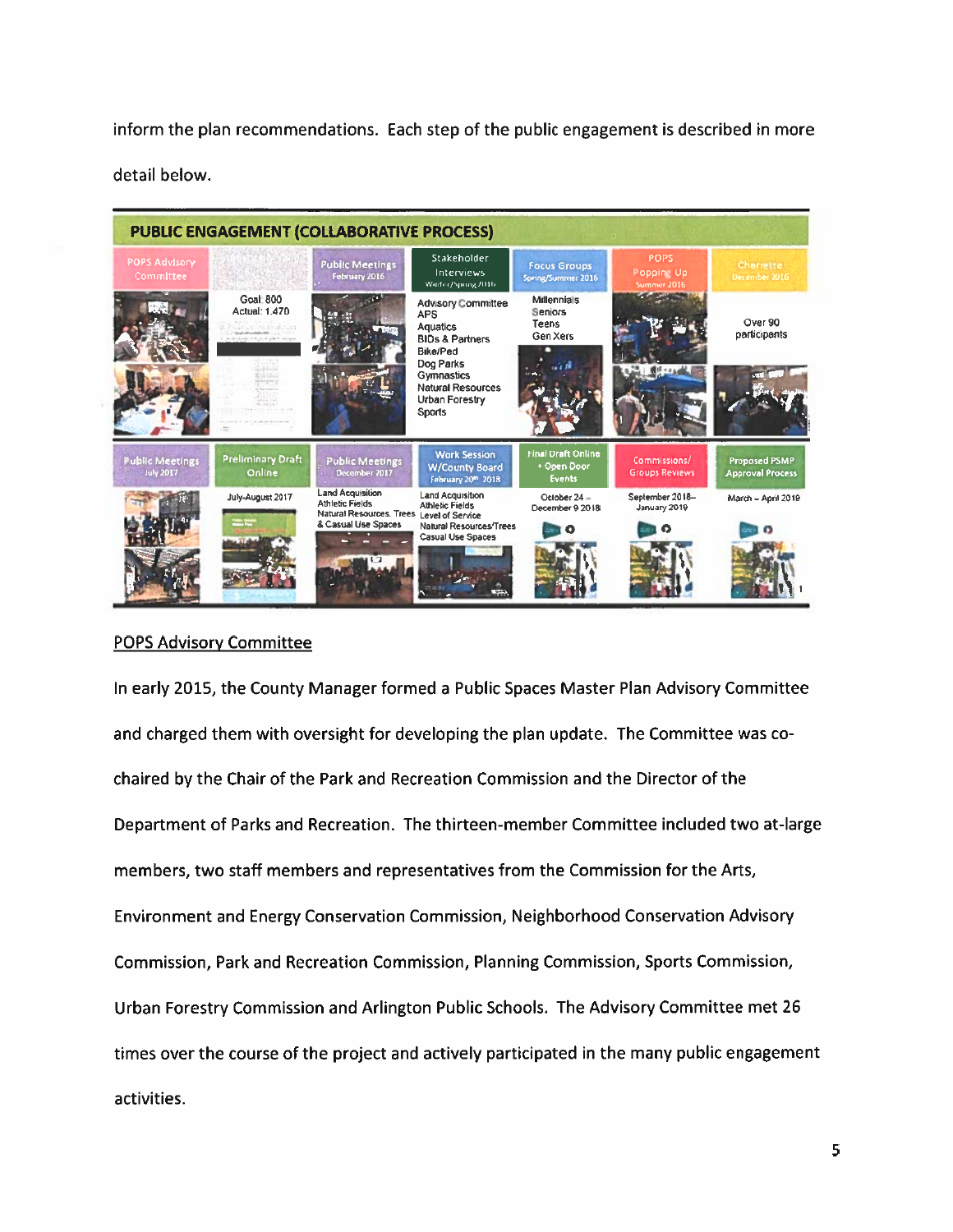#### **Statistically Valid Survey**

The County conducted a statistically valid Community Interest and Opinion Survey at the beginning of the process in winter 2015/2016. Survey collected citizen input about public space needs and priorities. The goal was to receive 800 completed surveys, but ultimately received an overwhelming 1,470 responses. The survey covered topics including outdoor facilities, programs, public art and specific issues like concession sales in public spaces and the aquatics and fitness facility at Long Bridge Park. Households were asked to what degree their needs were being met for many amenities and then to rate each amenity in terms of importance. The top high priority outdoor facilities were hiking trails, natural areas and wildlife habitat, and multi-use trails, the top indoor facilities were swimming pools, exercise and fitness equipment and gyms, and the top programs were nature, fitness/wellness and events/festivals.

#### **Public Meetings**

A series of public meetings were held at key points throughout the process to have meaningful conversations with the community and gather important feedback. The meetings were held at different times of day/days of the week/locations to provide broad opportunity for participation. The first series was held in February 2016 to introduce the planning process, present preliminary analysis results, gauge the community's perception of Arlington's current public spaces, and ask the community how they envision Arlington's public spaces in the future. Four meetings were held that incorporated conversations with staff and consultants; interactive activities including how the community would invest in public spaces, mode of travel (walk, bike, drive and public transit) and amount of time willing to spend to get to each type of amenity (in 5-minute increments), which amenities are most important, and whether there was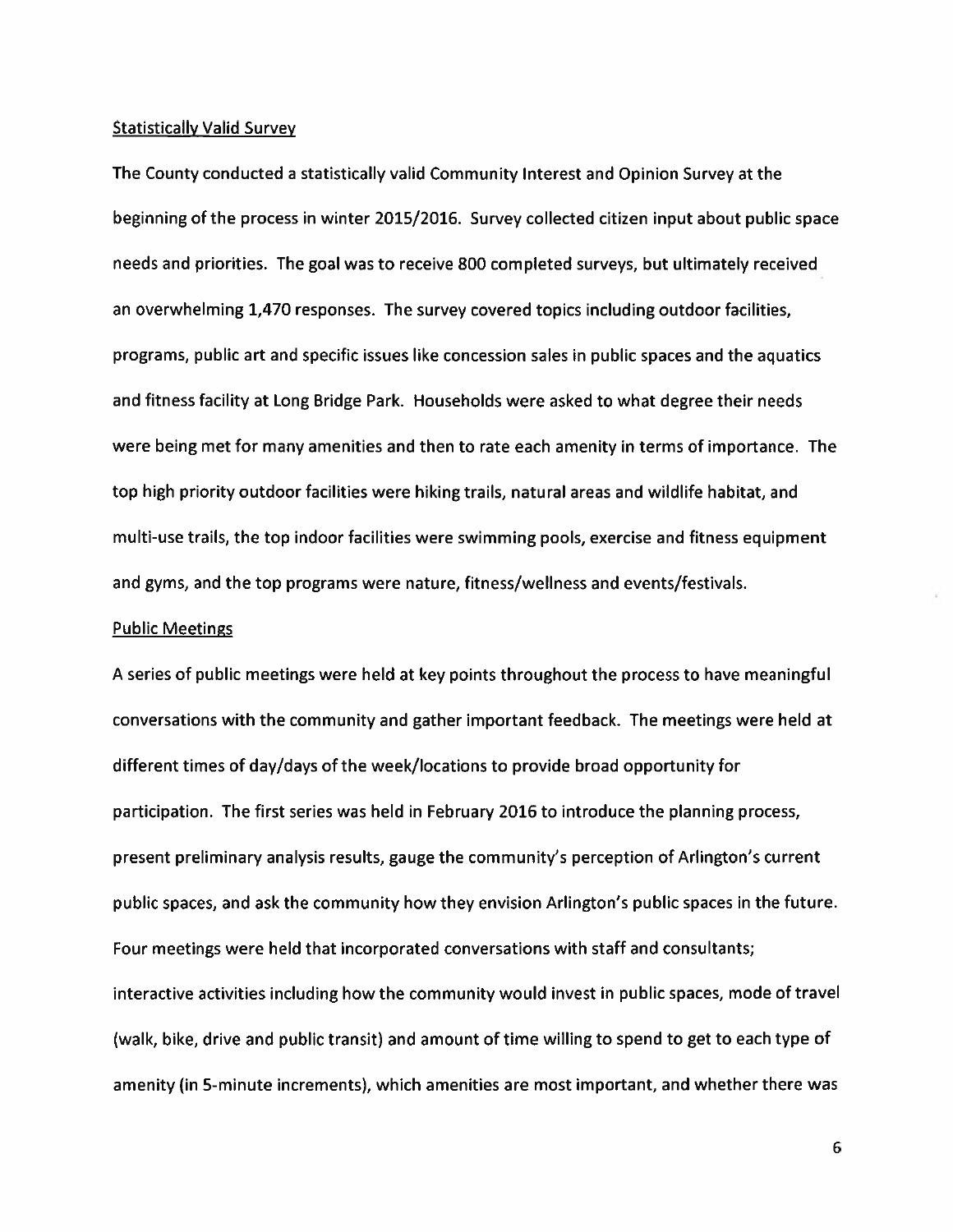support for the sale of food and alcoholic beverages in public spaces; and a chat with the Director of Parks and Recreation.

The second series of public meetings consisted of three meetings to introduce the preliminary draft document and discuss strategic directions, priority actions and some "deep dive" boards for topical areas that emerged from earlier public input (land acquisition, Level of Service approach, athletic field lighting and synthetic turf, and casual use spaces). The deep dive boards focused conversation on areas where more information was needed to understand the issues or areas of new concepts like Level of Service and casual use. The third series was held in December 2017 to focus the community conversation on three of the more challenging topical areas, land acquisition, athletic fields, and natural resources/trees/casual use spaces.

#### **Stakeholder Interviews and Focus Groups**

Stakeholder interviews were held over winter/spring 2016 to engage specific groups of interested stakeholders and discuss current and future needs. These included Arlington Public Schools, Business Improvement Districts, local/state/federal partners, aquatics, bicycle and pedestrian, dog parks, gymnastics, natural resources, urban forestry and sports. Focus groups were conducted in spring/summer 2016 for Teens, Millennials, Gen Xers and Seniors.

#### Pop Up Events

In the summer 2016, staff and members of the advisory committee attended different County events, including Arlington's 4<sup>th</sup> of July celebration, the central library and six farmers markets. Participants used large magnetic boards to show how they would define the different types of public spaces and what their top priorities were.

 $\overline{7}$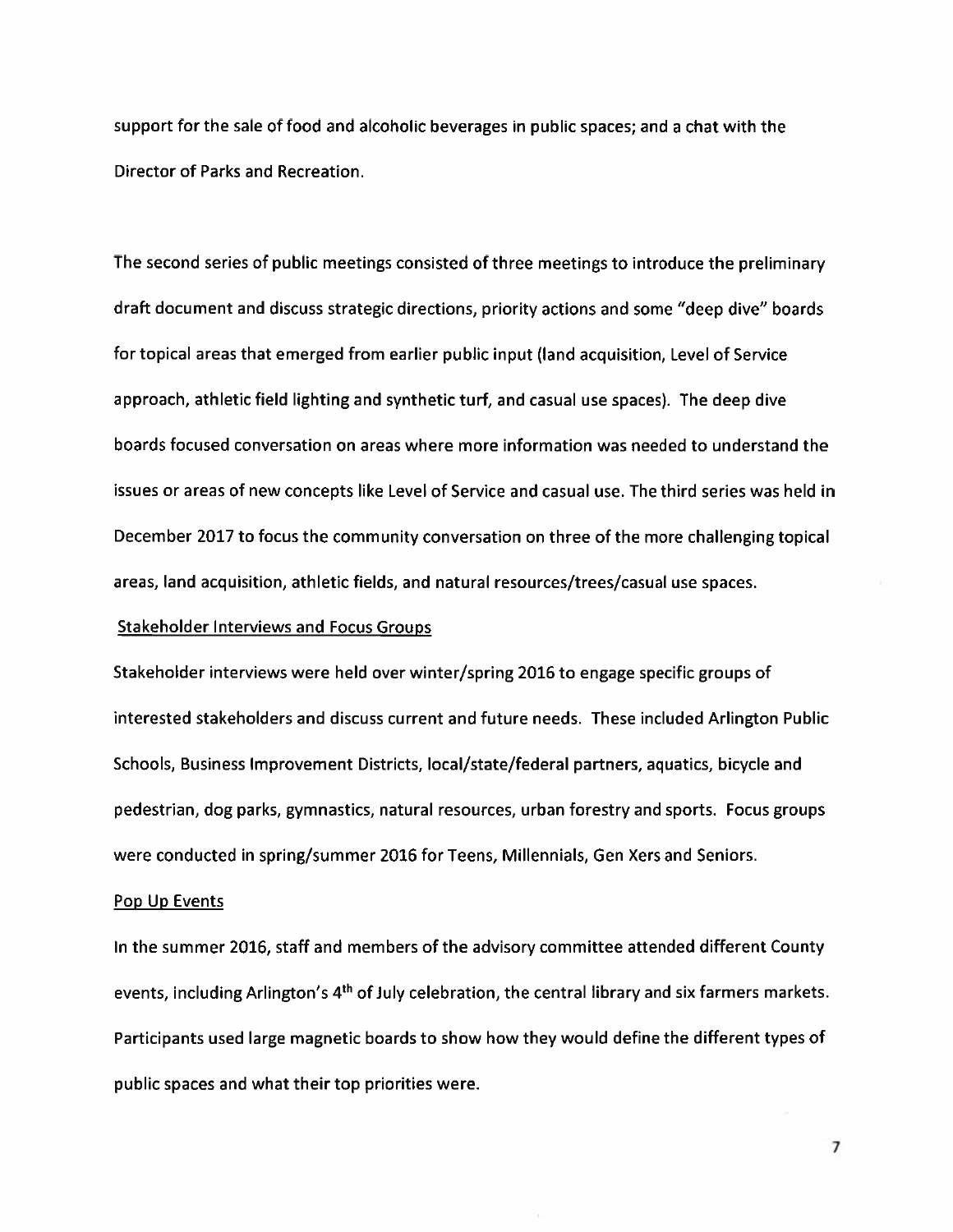#### Charrette

In December 2016, Arlington County engaged a wide variety of planning and design professionals in a visioning charrette focused on providing physical and geographic context to some of the major themes and goals of the plan. Approximately 90 participants attended the event. Breakout sessions focused on six themes: enhancing recreation and sports facilities, reclaiming parking and highways, expanding waterfront access, leveraging temporary public space, improving trails and connectivity and defining casual use spaces.

#### **Public Feedback on Preliminary Draft and Final Draft PSMP**

In July 2017, a preliminary draft document was released to the community. The County used an online tool to receive transparent feedback that would allow viewers to read all posted comments. A total of 828 comments were received online and via email. In October 2018, the final draft plan was released and received a total of 335 responses. To provide additional opportunities for a more informal dialogue, two open door events were held in November and December with approximately 40 individuals attending these events.

#### **Formal Engagement Opportunities**

The Public Spaces Master Plan is an element of the Arlington County Comprehensive Plan and as such, more traditional engagement opportunities were also held throughout the process. These involved seven meetings with the Park and Recreation Commission, four meetings with the Long-Range Planning Committee, three meetings with the Bicycle Advisory Committee, three meetings with the Pedestrian Advisory Committee, and two meetings with the Historical Affairs and Landmark Review Board. At the time of the final draft (September to December 2018), the plan was presented to 20 commissions and organizations. The PSMP also required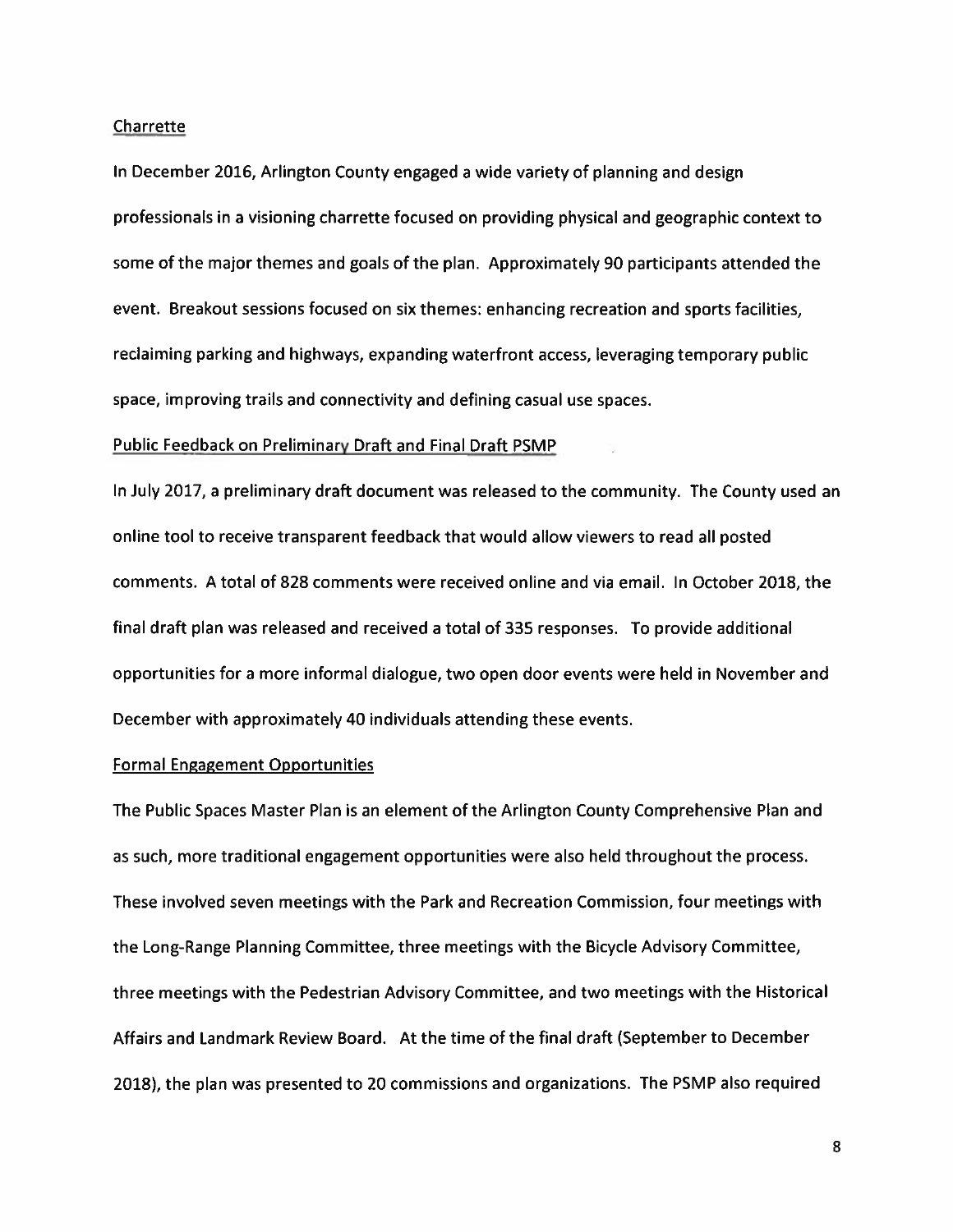formal public hearings for the Request to Advertise and Adoption. These were required for both the Planning Commission and the County Board. The Public Spaces Master Plan was adopted by the Arlington County Board on April 25, 2019.

#### **Financing and Staffing**

The PSMP public engagement and planning process was led by the Department of Parks and Recreation (DPR) with oversight from a County Manager-appointed advisory committee and an interdepartmental staff working group. One of DPR's senior planners served as the Project Manager throughout the four-year process. Many other DPR staff were involved throughout the process. The County also formed a PSMP Update Core Team led by the Department of Parks and Recreation and consisting of representatives from six departments and Arlington Public Schools. The Core Team met regularly throughout the development of the plan.

The total project budget was \$850,000. The County engaged the firm of Wallace Roberts Todd, LLC (WRT) to assist with the development of the PSMP. WRT also engaged the firms of PROS Consulting, Barth Associates, the Trust for Public Land, Mary Means and Associates, ETC Institute, Recreation Accessibility Consultants and Pennington Biomedical Research in the effort. The cost of the consultant contract was approximately \$649,995.

#### **Plan Results**

The 2019 Public Spaces Master Plan replaced the 2005 Public Spaces Master Plan. As a comprehensive long-term document, the PSMP outlines 214 specific policy recommendations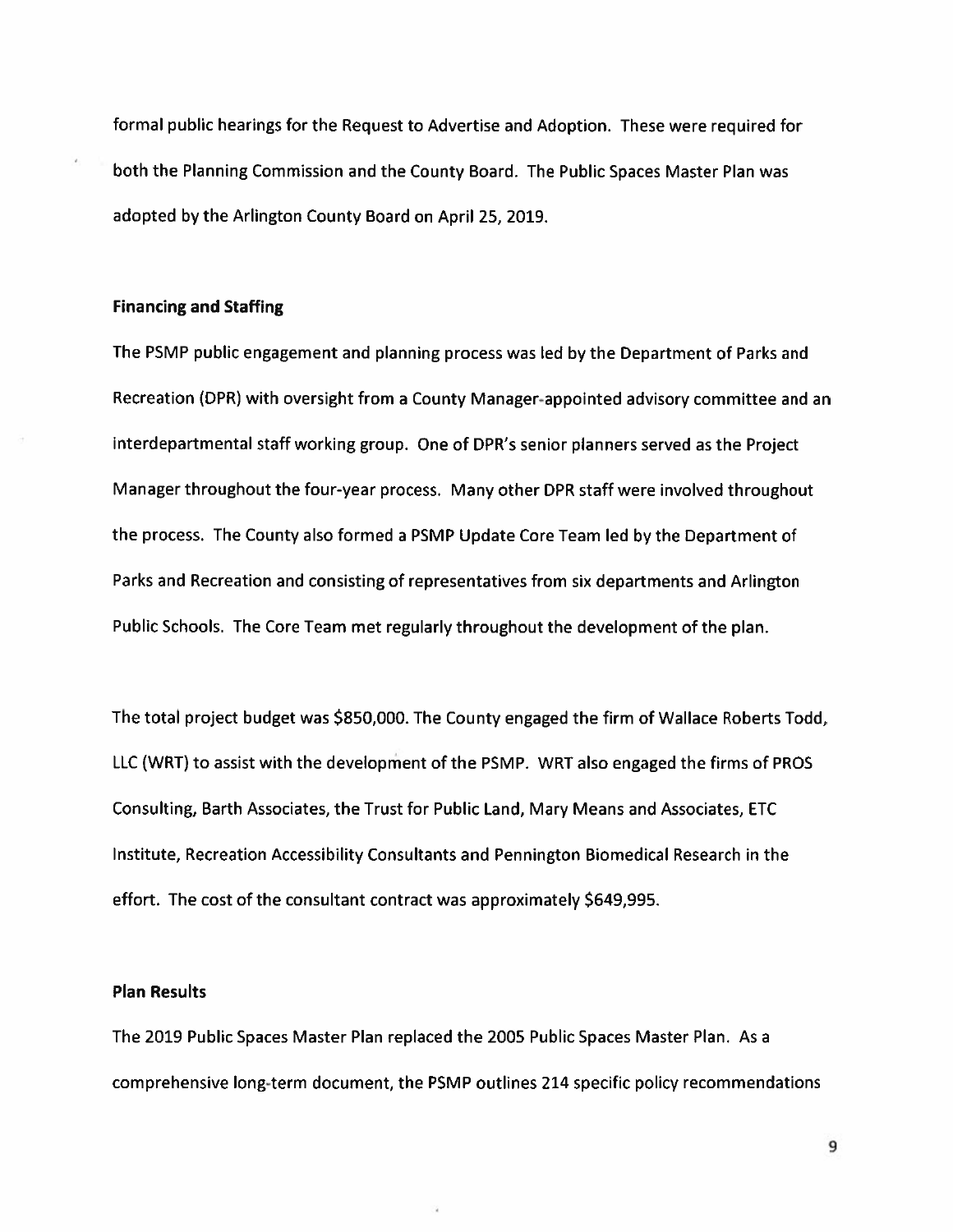accompanied by an appendices section which together provide a planning framework for Arlington's public space system for the future.

The plan identifies six Strategic Directions, each with its own set of Actions and Action Steps that will guide future decision making. The Strategic Directions and their areas of focus are outlined below:

- 1) Public Spaces Ensure equitable access for recreation, play and enjoying nature by adding and improving public spaces (land acquisition; level of service; casual use spaces; improving efficiency; making better use of existing facilities; support services and amenities; universal access; access to the Potomac River, Four Mile Run and tributaries; sustainability; and temporary uses)
- 2) Trails Improve the network of trails to, within, and between public spaces to increase access and enhance connectivity (expand network of trails; improve existing trails; trails for all users; hiking trails; signage; and coordination and management)
- 3) Resource Stewardship Protect, restore, enhance, and expand natural and historic resources and increase resource-based activities (update Urban Forest Master Plan and Natural Resources Management Plan; protect, restore and expand natural resources and trees; natural resources and design; nature-based programming; conservation stewardship and volunteerism; historic resources)
- 4) Fiscal Sustainability and Partnerships Enhance the fiscal sustainability of Arlington's public spaces (Arlington Public Schools; federal, state and regional partners; support groups; volunteer programs; funding for development and maintenance; and non-County funding sources)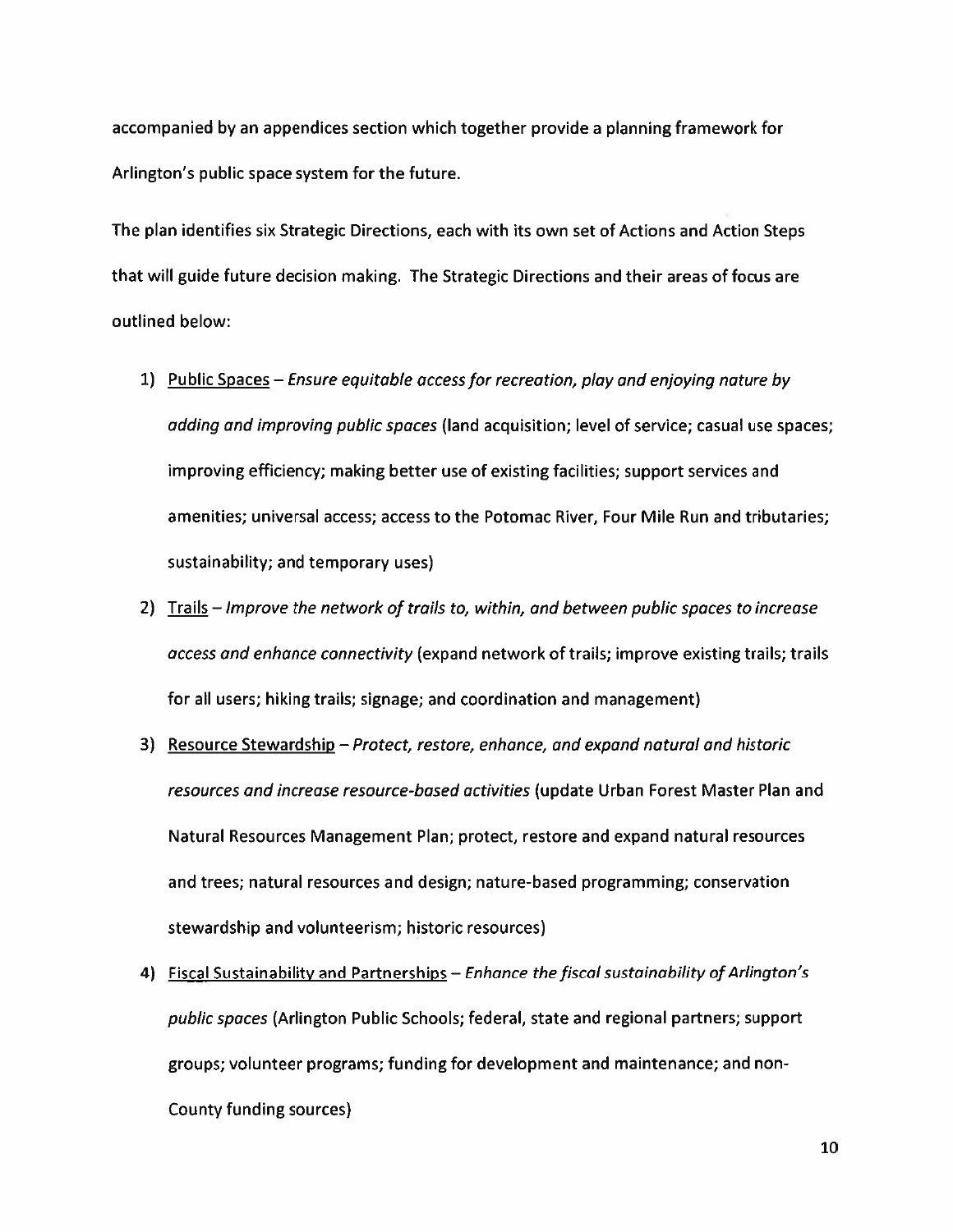- 5) Programs Ensure program offerings continue to respond to changing user needs (evaluate demand and offerings; program life cycles; participation, finances and outcomes; programmed uses of indoor and outdoor spaces; strengthen health and wellness programs; and use programming to activate parks and public spaces)
- 6) Operations and Maintenance Ensure County public spaces and facilities are operated and maintained efficiently and to defined standards (ensure maintenance standards are clear, consistent and being met; and strengthen sustainability practices)

Several important topics emerged during the planning process that are included in the PSMP for the first time. The plan identifies a new category of Casual Use spaces. The concept is one of intentionally designed spaces that provide for un-structured, impromptu uses and a connection with nature. Staff worked extensively with the advisory committee and engaged the public in trying to understand and define this important topic. The County has already started implementing the casual use concept in several park master plans.

One of the key priority actions from the 2005 PSMP was the development of a land acquisition policy. In response, the new PSMP recommends adding at least 30 acres of new public space over the next ten years. The plan also provides a set of criteria and methodology to evaluate potential acquisition opportunities. The plan also includes maps identifying potential sites for expansion of existing new public spaces and the protection of natural or historic resources.

One of the key fresh approaches that resulted from the public engagement and planning process was the development of the County's first established Leve of Service (LOS) standards